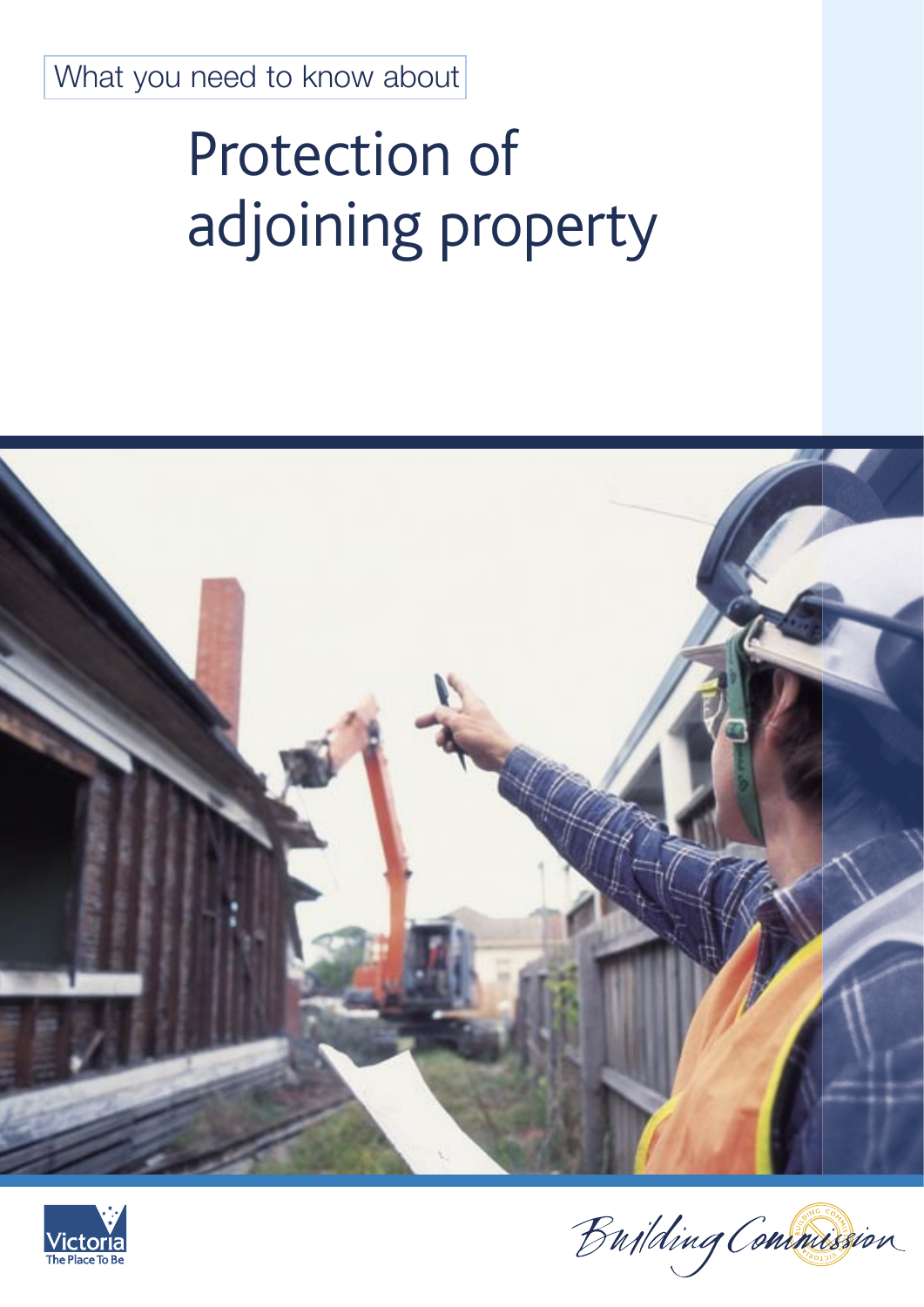## **Why protect adjoining property?**

Building work can sometimes adversely affect adjoining properties. An owner who is proposing building work has obligations under the Building Act 1993 (the Act)to protect adjoining property from potential damage from their work.

If building work is close to or adjacent to adjoining property boundaries, then an owner may be required to carry out protection work in respect of that adjoining property. This is to ensure that the adjoining property is not affected or damaged by the proposed building work.

The Act defines adjoining property as:

*Adjoining property means land, including any street, highway, lane, footway, square, alley and right of way, situated in relation to the site on which building work is to occur as to be at risk of significant damage from the building work.*

#### What is protection Work?

Protection work provides protection to adjoining property from damage due to building work. It includes but is not limited to:

- Underpinning of adjoining property footings, including vertical support, lateral support, protection against variation in earth pressures, ground anchors, and other means of support for the adjoining property.
- Shoring up of the adjoining property.
- Overhead protection for adjoining property.
- Other work designed to maintain the stability of adjoining property from damage from building work.

**Under the** *Building Act 1993* **the responsibility for determining whether protection work is required rests with the relevant building surveyor.**

## **How do you know if protection work is required?**

When making an application for a building permit for the proposed building work, the applicant (the building owner or agent of owner) is required to provide detailed information about the building work to the relevant building surveyor. The relevant building surveyor will then determine if protection work is required.

## **What obligations does a property owner have if protection work is required?**

## Serve Protection Work Notice on adjoining owner

Owners who are required to carry out protection work in respect of an adjoining property must serve a notice on the adjoining owner and provide details about the proposed protection work. Building work must not be undertaken until the adjoining owner agrees to the protection work or the relevant building surveyor has made a determination on the protection work.

- The adjoining owner must respond to the notice no later than 14 days after the notice has been served. They can agree or disagree to the proposed protection work or require further information to be provided.
- An adjoining owner who fails to respond to the notice within the required time is deemed to have agreed to the proposed protection work.
- If the adjoining owner agrees or is deemed to have agreed to the proposed protection work, the owner may proceed to carry out the protection work after obtaining any necessary permits or approvals.
- In the event where the adjoining owner disagrees with the proposed protection work or requests further information, the relevant building surveyor must examine the proposal for protection work and determine whether the building work is appropriate. The relevant building surveyor must give the owner and adjoining owner notice in writing of the determination. A property owner or the adjoining owner may appeal within 14 days to the Building Appeals Board against the determination.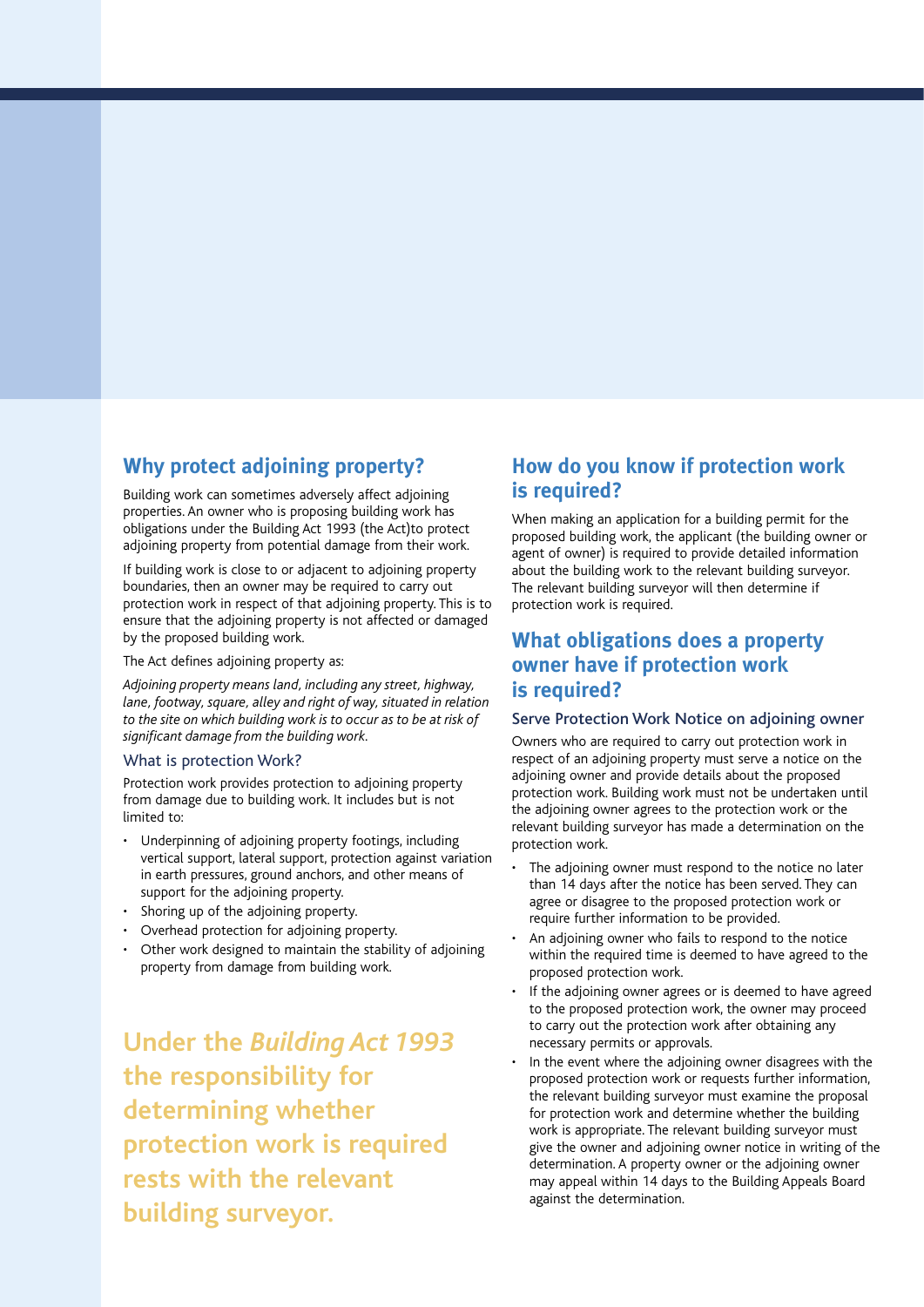

## Obtain contract of insurance

The owner of the property where the building work is to be carried out must ensure that a contract of insurance is in force against potential damage caused by the proposed protection work to the adjoining property.

The insurance policy must protect the adjoining property, occupiers and the general public during the works and for a period of 12 months following completion of the work. A standard Construction and Public Liability policy will not normally provide the minimum cover required. It is strongly advisable to check with your preferred insurer.

The contract for insurance must be with an insurer for an amount agreed between the owner and adjoining owner. A copy of the insurance policy must be provided to the adjoining owner before building work commences.

#### Prepare a survey of adjoining property

A full and adequate survey of the adjoining property must be prepared by the owner with the adjoining owner. The survey must be a record of all existing cracks and defects.

This record must be signed or acknowledged as an agreed record of the condition of the adjoining property before the commencement of any protection work.

Disputes about insurance cover or the adequacy of the survey can be referred to the Building Appeals Board for a resolution.

### Pay expenses incurred

A property owner is required by law to pay expenses necessarily incurred by the adjoining owner in protecting their interests. These costs include specialists' fees to check protection work documentation and expenses relating to the actual supervision of protection work following commencement on-site.

# **What obligations and rights does an adjoining owner have?**

The Act sets out clearly the rights and responsibilities of the adjoining property owner and/or occupier throughout the process, including response to notices, absent owners, appointment of agents, entry to properties, out of pocket expenses, compensation and liability. Their obligations and rights include the following:

- Once a Protection Work Notice has been served, the adjoining owner must respond within 14 days of the notice being served
- The adjoining owner can agree or disagree to the proposed protection work or require further information to be provided
- An adjoining owner who fails to respond to the notice within the required time is deemed to have agreed to the proposed protection work
- The adjoining owner must assist the property owner prepare a full and adequate survey of their property before the commencement of the protection work
- The adjoining owner has the right to seek reimbursement from the property owner for any reasonable expenses incurred while protecting their interests.

The relevant building surveyor may be able to offer some guidance to specific obligations but cannot act as an arbiter between owners and adjoining owners.

## **What if a dispute occurs?**

Disputes about any aspect of protection work legislation can be referred to the Building Appeals Board for a resolution. Any other matter not within the jurisdiction of the Building Appeals Board can be pursued through the court system but this is usually very costly and time consuming. The Building Appeals Board can be contacted on 9285 6400.